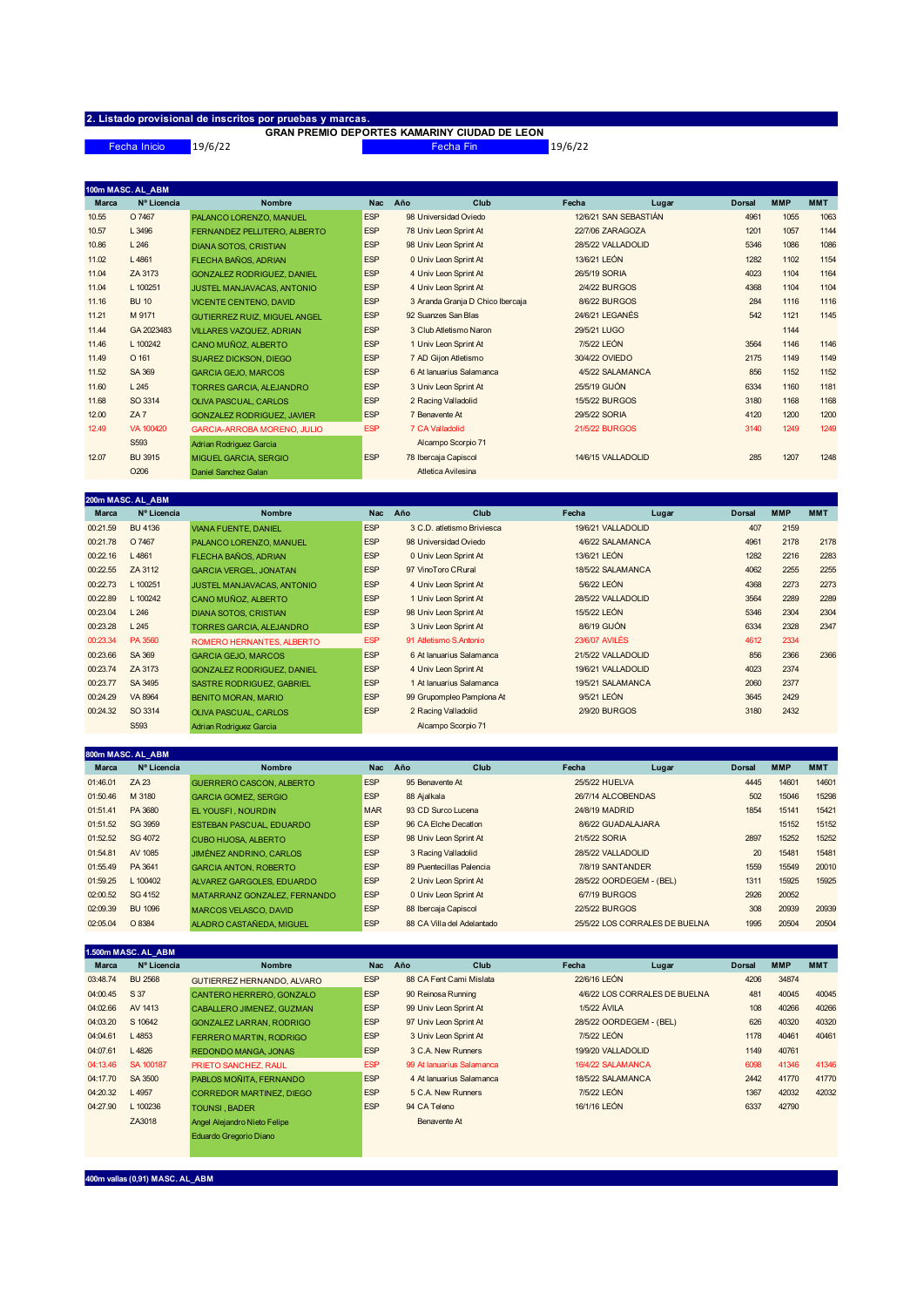| <b>Marca</b> | Nº Licencia          | <b>Nombre</b>                 | <b>Nac</b> | Año                   | Club                   | Fecha          | Lugar | <b>Dorsal</b> | <b>MMP</b> | <b>MMT</b> |
|--------------|----------------------|-------------------------------|------------|-----------------------|------------------------|----------------|-------|---------------|------------|------------|
| 00:50.62     | BU 2520              | SAGREDO ARAGUZO, JAVIER       | <b>ESP</b> | 87 Ibercaja Capiscol  |                        | 9/6/12 GRANADA |       | 321           | 5062       | 5485       |
| 01:01.59     | L 10454              | SANZ BLANCO, ALVARO           | <b>ESP</b> |                       | 3 Univ Leon Sprint At  | 11/6/22 GIJÓN  |       | 1280          | 10159      | 10159      |
|              | L4515                | LOPEZ SMITH, FRANCISCO        | <b>ESP</b> |                       | 95 S.G. Pontevedra     |                |       | 54,4          |            |            |
|              | SA4908               | Ivan Martin Nieto             |            |                       | At lanuarius Salamanca |                |       |               |            |            |
|              |                      |                               |            |                       |                        |                |       |               |            |            |
|              | Pértiga MASC. AL ABM |                               |            |                       |                        |                |       |               |            |            |
| <b>Marca</b> | Nº Licencia          | <b>Nombre</b>                 | <b>Nac</b> | Año                   | Club                   | Fecha          | Lugar | <b>Dorsal</b> | <b>MMP</b> | <b>MMT</b> |
| 4,90         | L4515                | LOPEZ SMITH, FRANCISCO        | <b>ESP</b> |                       | 95 S.G. Pontevedra     | 12/6/21 MADRID |       | 4244          | 490        | 400        |
| 4.20         | L4860                | <b>FERNANDEZ SUTIL, LUCAS</b> | <b>ESP</b> | 2 Univ Leon Sprint At |                        | 4/7/21 MONZÓN  |       | 1269          | 420        | 411        |

3,40 L 21 GONZALEZ DE LA FUENTE, JESUS ESP 7 C.D. 303 Atletismo 8/5/22 VALLADOLID 1402 340 340 340

|              | <b>Longitud MASC. AL ABM</b> |                                   |            |     |                        |                 |       |               |            |            |
|--------------|------------------------------|-----------------------------------|------------|-----|------------------------|-----------------|-------|---------------|------------|------------|
| <b>Marca</b> | Nº Licencia                  | <b>Nombre</b>                     | <b>Nac</b> | Año | Club                   | Fecha           | Lugar | <b>Dorsal</b> | <b>MMP</b> | <b>MMT</b> |
| 6,46         | O 161                        | <b>SUAREZ DICKSON, DIEGO</b>      | <b>ESP</b> |     | 7 AD Gijon Atletismo   | 4/6/22 OVIEDO   |       | 2175          | 646        | 646        |
| 6,39         | L4519                        | PEREZ MARTINEZ, DANIEL            | <b>ESP</b> |     | 95 Univ Leon Sprint At | 12/6/21 SEVILLA |       | 1255          | 639        | 593        |
| 6,09         | L328                         | ALBA ALONSO, DIEGO                | <b>ESP</b> |     | 6 Univ Leon Sprint At  | 8/5/22 LEÓN     |       | 949           | 609        | 609        |
| 5,94         | L 100216                     | CARREÑO HERRAEZ, FERNANDO         | <b>ESP</b> |     | 5 Univ Leon Sprint At  | 5/6/22 LEÓN     |       | 1499          | 594        | 594        |
| 5,45         | L4810                        | <b>FERNANDEZ BRUGOS, CRISTIAN</b> | <b>ESP</b> |     | 6 Univ Leon Sprint At  | 8/5/22 LEÓN     |       | 953           | 545        | 545        |
| 5,40         | O 232                        | FERNANDEZ LLAMAZARES, MAEL BULTI  | <b>ESP</b> |     | 8 Atletica Avilesina   | 12/3/22 GIJÓN   |       | 1866          | 540        | 540        |
| 5.10         | $L$ 190                      | <b>BLANCO PÉREZ, SERGIO DEL</b>   | <b>ESP</b> |     | 8 Univ Leon Sprint At  | 21/1/22 LEÓN    |       | 2445          | 510        | 510        |
|              | L34                          | DARIO SANTOS MARTINEZ             |            |     | C.D. 303 Atletismo     |                 |       |               |            |            |
|              | O <sub>206</sub>             | <b>DANIEL SANCHEZ GALAN</b>       |            |     | Atletica Avilesina     |                 |       |               |            |            |

|              | <b>Triple Salto MASC. AL ABM</b> |                                     |            |     |                        |                    |       |               |            |            |
|--------------|----------------------------------|-------------------------------------|------------|-----|------------------------|--------------------|-------|---------------|------------|------------|
| <b>Marca</b> | Nº Licencia                      | <b>Nombre</b>                       | <b>Nac</b> | Año | Club                   | Fecha              | Lugar | <b>Dorsal</b> | <b>MMP</b> | <b>MMT</b> |
| 13.67        | L 4519                           | PEREZ MARTINEZ, DANIEL              | <b>ESP</b> |     | 95 Univ Leon Sprint At | 13/5/17 LEÓN       |       | 1255          | 1367       | 1286       |
| 13.28        | GA 2023483                       | VILLARES VAZQUEZ, ADRIAN            | <b>ESP</b> |     | 3 Club Atletismo Naron | 19/6/21 PONTEVEDRA |       |               | 1328       | 1311       |
| 13.04        | M 9171                           | <b>GUTIERREZ RUIZ, MIGUEL ANGEL</b> | <b>ESP</b> |     | 92 Suanzes San Blas    | 8/5/22 MÓSTOLES    |       | 542           | 1304       | 1304       |
| 11,90        | $-2962$                          | <b>CARNICERO MIGUELEZ, HUGO</b>     | <b>ESP</b> |     | 7 C.D. 303 Atletismo   | 25/9/21 VALLADOLID |       | 1416          | 1190       | 1186       |
|              | O <sub>2</sub> 3 <sub>2</sub>    | Mael Bulti Fernandez Llamazares     |            |     | Atletica Avilesina     |                    |       |               |            |            |

|              | Peso (5kg) MASC. AL LM |                       |            |     |                      |               |       |        |            |            |
|--------------|------------------------|-----------------------|------------|-----|----------------------|---------------|-------|--------|------------|------------|
| <b>Marca</b> | Nº Licencia            | Nombre                | Nac        | Año | Club                 | Fecha         | Lugar | Dorsal | <b>MMF</b> | <b>MMT</b> |
| 14.15        | O 8253                 | RUBIO MARTINEZ, PABLO | <b>ESP</b> |     | 6 Atletica Avilesina | 4/6/22 OVIEDO |       | 967    | 1415       | 1415       |

|              | Peso (6kg) MASC. AL JM |                           |            |     |                       |                  |       |               |            |            |
|--------------|------------------------|---------------------------|------------|-----|-----------------------|------------------|-------|---------------|------------|------------|
| <b>Marca</b> | Nº Licencia            | <b>Nombre</b>             | <b>Nac</b> | Año | Club                  | Fecha            | Lugar | <b>Dorsal</b> | <b>MMP</b> | <b>MMT</b> |
| 16.90        | AR 3439                | <b>CRUZ RUIZ, JAVIER</b>  | <b>ESP</b> |     | 4 Plavas de Castellon | 7/5/22 CASTELLÓN |       |               | 1690       | 1690       |
| 13.76        | PA 3885                | <b>LARA CUESTA, RUBEN</b> | <b>ESP</b> |     | 4 CD Surco Lucena     | 7/5/22 CASTELLON |       | 1581          | 1376       | 1376       |

|              | Peso (7,260kg) MASC. AL ABM |                                   |            |     |                                  |               |       |               |            |            |
|--------------|-----------------------------|-----------------------------------|------------|-----|----------------------------------|---------------|-------|---------------|------------|------------|
| <b>Marca</b> | Nº Licencia                 | <b>Nombre</b>                     | <b>Nac</b> | Año | Club                             | Fecha         | Lugar | <b>Dorsal</b> | <b>MMP</b> | <b>MMT</b> |
| 19,02        | SO 3204                     | <b>RAMIREZ FABAL. LUIS MANUEL</b> | <b>ESP</b> |     | 97 Atletismo Numantino           | 4/5/22 LEÓN   |       | 3132          | 1902       | 1902       |
| 18,65        | A 9692                      | NOGUERA HERNANDEZ, ALEJANDRO      | <b>ESP</b> |     | 93 Unicaja Jaen Paraiso Interior | 21/6/14 DENIA |       |               | 1865       | 1730       |
|              | L4565                       | Daniel Pardo Gonzalez             |            |     | Real Sociedad                    |               |       |               |            |            |
|              |                             | <b>Willian Dourado</b>            |            |     |                                  |               |       |               |            |            |
|              | <b>BI7298</b>               | Carlos Tobalina Aspirez           |            |     | <b>FC</b> Barcelona              |               |       |               |            |            |

|              | Disco (1,5kg) MASC. LM |                       |            |     |                      |               |       |        |            |            |
|--------------|------------------------|-----------------------|------------|-----|----------------------|---------------|-------|--------|------------|------------|
| <b>Marca</b> | Nº Licencia            | <b>Nombre</b>         | Nac        | Año | Club                 | Fecha         | Lugar | Dorsal | <b>MMP</b> | <b>MMT</b> |
| 39.30        | O 8253                 | RUBIO MARTINEZ, PABLO | <b>ESP</b> |     | 6 Atletica Avilesina | 28/5/22 GIJÓN |       | 967    | 3930       | 3930       |

|              | Disco (2kg) MASC._JM |                           |            |     |                   |       |       |               |            |            |
|--------------|----------------------|---------------------------|------------|-----|-------------------|-------|-------|---------------|------------|------------|
| <b>Marca</b> | Nº Licencia          | <b>Nombre</b>             | Nac        | Año | Club              | Fecha | Lugar | <b>Dorsal</b> | <b>MMP</b> | <b>MMT</b> |
|              | PA 3885              | <b>LARA CUESTA, RUBEN</b> | <b>ESP</b> |     | 4 CD Surco Lucena |       |       | 1581          |            |            |
|              |                      |                           |            |     |                   |       |       |               |            |            |

|              | Disco (2kg) MASC. ABM |                                   |            |     |                            |               |                               |               |            |            |
|--------------|-----------------------|-----------------------------------|------------|-----|----------------------------|---------------|-------------------------------|---------------|------------|------------|
| <b>Marca</b> | Nº Licencia           | <b>Nombre</b>                     | Nac.       | Año | Club                       | Fecha         | Lugar                         | <b>Dorsal</b> | <b>MMP</b> | <b>MMT</b> |
| 59.04        | SO 3204               | <b>RAMIREZ FABAL. LUIS MANUEL</b> | <b>ESP</b> |     | 97 Atletismo Numantino     |               | 4/6/22 LOS CORRALES DE BUELNA | 3132          | 5904       | 5904       |
| 39.70        | <b>BU 4070</b>        | <b>GARCIA FERNANDEZ, MARIO</b>    | <b>ESP</b> |     | 1 C.D. atletismo Briviesca |               | 4/6/22 LOS CORRALES DE BUELNA | 424           | 3970       | 3970       |
| 33,54        | L 3322                | <b>MARTINEZ GUTIERREZ, MANUEL</b> | <b>ESP</b> |     | 74 Univ Leon Sprint At     | 11/6/22 GIJÓN |                               | 5885          | 3354       | 3354       |
|              | L4860                 | <b>FERNANDEZ SUTIL, LUCAS</b>     | <b>ESP</b> |     | 2 Univ Leon Sprint At      |               |                               | 1269          |            |            |
|              | BU4070                | Diego Casas Garrido               |            |     | C.D. atletismo Briviesca   |               |                               |               |            |            |
|              | L4206                 | Alejandro Vielva Alvarez          |            |     | Grupompleo Pamplona At     |               |                               |               |            |            |

|              | 5.000m Marcha MASC. en pista ABM |                                 |            |     |                         |               |       |               |            |            |
|--------------|----------------------------------|---------------------------------|------------|-----|-------------------------|---------------|-------|---------------|------------|------------|
| <b>Marca</b> | Nº Licencia                      | <b>Nombre</b>                   | <b>Nac</b> | Año | Club                    | Fecha         | Lugar | <b>Dorsal</b> | <b>MMP</b> | <b>MMT</b> |
| 23:55.92     | PA 3841                          | <b>MARTIN GONZALEZ, ALFONSO</b> | <b>ESP</b> |     | 99 Univ Leon Sprint At  | 22/5/21 LEÓN  |       | 1598          | 235592     | 251765     |
| 29:21.92     | <b>PA 28</b>                     | PEREZ MAYORDOMO, ALEJANDRO      | <b>ESP</b> |     | 7 Puentecillas Palencia | 27/11/21 TORO |       | 1714          | 292192     |            |
|              |                                  |                                 |            |     |                         |               |       |               |            |            |

| 100m FEM. AL ABF |             |                                 |            |     |                       |                    |       |        |            |            |
|------------------|-------------|---------------------------------|------------|-----|-----------------------|--------------------|-------|--------|------------|------------|
| <b>Marca</b>     | Nº Licencia | <b>Nombre</b>                   | Nac        | Año | Club                  | Fecha              | Lugar | Dorsal | <b>MMP</b> | <b>MMT</b> |
| 12.06            | VI 3517     | ARENILLAS TORQUEMADA, ESTIBALIZ | <b>ESP</b> |     | 99 At. Arrovomolinos  | 13/6/21 LA NUCÍA   |       | 414    | 1206       | 1234       |
| 12.09            | 2957        | <b>CANTON BENEITEZ, LUCIA</b>   | <b>ESP</b> |     | 1 Univ Leon Sprint At | 15/5/21 VALLADOLID |       | 3566   | 1209       | 1233       |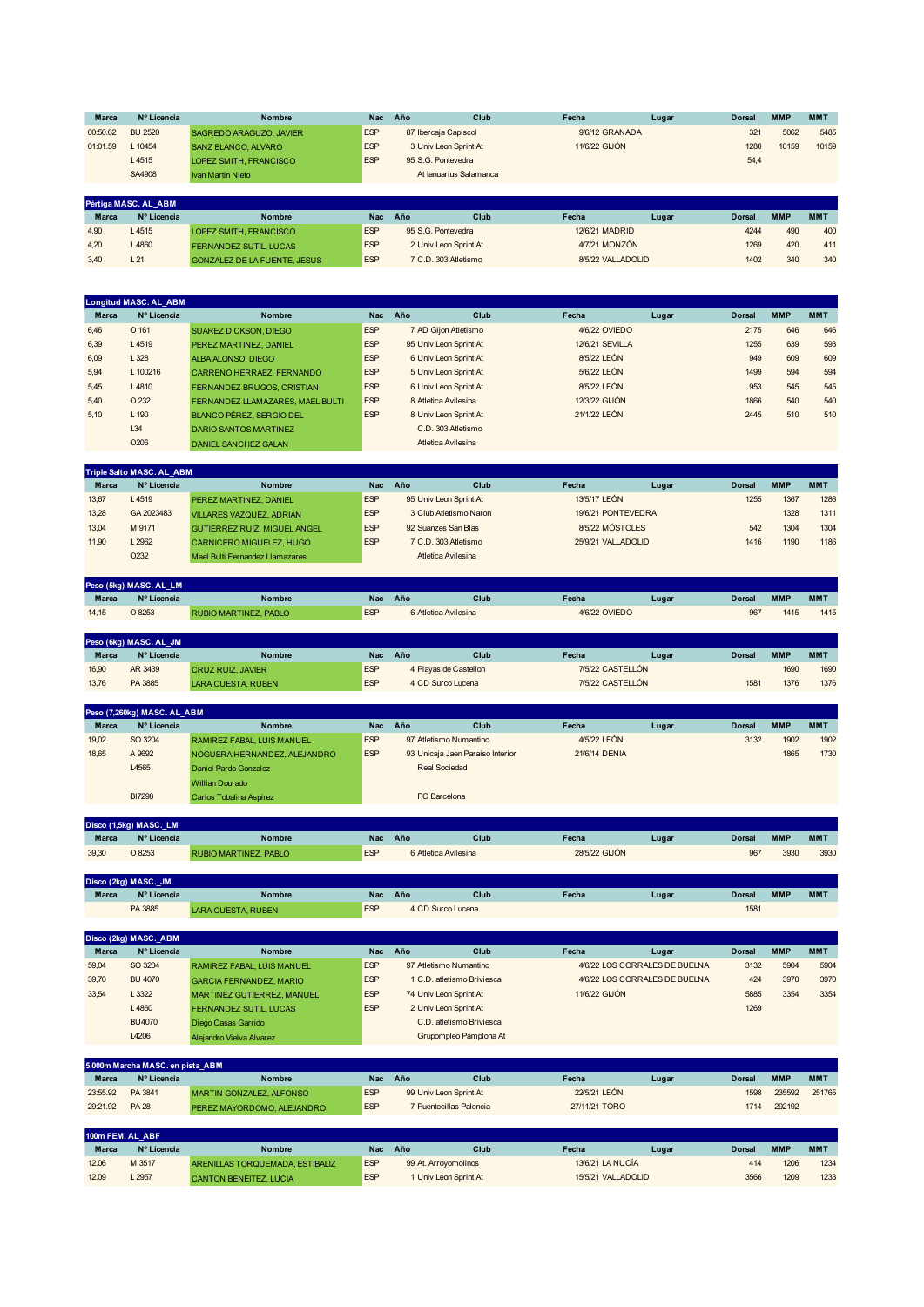| 12.29 | L2953            | <b>MARBAN CANTON, ANA</b>          | <b>ESP</b> | 2 Univ Leon Sprint At | 11/6/22 SAN SEBASTIÁN | 1289  | 1229 | 1229 |
|-------|------------------|------------------------------------|------------|-----------------------|-----------------------|-------|------|------|
| 12.33 | M 25653          | PANADERO GONZALEZ, INES            | <b>ESP</b> | 98 Atletismo Alcorcon | 12/6/14 SALAMANCA     | 132   | 1233 | 1325 |
| 12.46 | S 10733          | FERNANDEZ TORRE, ANDREA            | <b>ESP</b> | 3 Univ Leon Sprint At | 30/6/18 CASTELLÓN     | 11606 | 1246 |      |
| 12.63 | L2972            | <b>CAPELLAN FERNANDEZ, GENESIS</b> | <b>ESP</b> | 2 Univ Leon Sprint At | 4/6/22 SALAMANCA      | 1236  | 1263 | 1263 |
| 13.90 | <b>BU 78</b>     | <b>GONZALEZ MARTINEZ, OLGA</b>     | <b>ESP</b> | 7 Ibercaja Capiscol   | 22/5/22 BURGOS        | 773   | 1390 | 1390 |
| 12.83 | L4769            | <b>TORAL HEREDIA, MARTA</b>        | <b>ESP</b> | 1 Univ Leon Sprint At | 29/5/21 OVIEDO        | 1308  | 1283 | 1295 |
| 14.38 | VA 5034          | RODRIGUEZ FERRERAS, MARINA         | <b>ESP</b> | 6 CA Valladolid       | 18/4/21 VALLADOLID    | 3962  | 1438 | 1453 |
|       | O <sub>204</sub> | Angela Alonso Nadal                |            | Atletica Avilesina    |                       |       |      |      |
|       | O118             | <b>Nuria Martin Martinez</b>       |            | Atletica Avilesina    |                       |       |      |      |
| 14.59 | L <sub>133</sub> | RODRIGUEZ MARTINEZ, MARTA          | <b>ESP</b> | 8 Univ Leon Sprint At | 11/3/22 LEÓN          | 2414  | 1459 | 1459 |
|       |                  |                                    |            |                       |                       |       |      |      |

|              | 200m FEM. AL ABF |                                  |            |                          |                       |       |               |            |            |
|--------------|------------------|----------------------------------|------------|--------------------------|-----------------------|-------|---------------|------------|------------|
| <b>Marca</b> | Nº Licencia      | <b>Nombre</b>                    | <b>Nac</b> | Año<br>Club              | Fecha                 | Lugar | <b>Dorsal</b> | <b>MMP</b> | <b>MMT</b> |
| 00:24.61     | L4129            | LLAMAZARES ALONSO, CLARA         | <b>ESP</b> | 92 Univ Leon Sprint At   | 15/6/19 VALLADOLID    |       | 1288          | 2461       | 2491       |
| 00:25.06     | VI 5631          | <b>GUERRA CASTRO, OLGA</b>       | <b>ESP</b> | 1 Univ Leon Sprint At    | 14/5/22 SAN SEBASTIÁN |       | 1547          | 2506       | 2506       |
| 00:25.31     | M 8571           | <b>CASTELL RODRIGUEZ, ANGELA</b> | <b>ESP</b> | 1 Super Amara BAT        | 28/5/22 MADRID        |       | 334           | 2531       | 2531       |
| 00:25.41     | GA 2023512       | FERNANDEZ BOUZA, MARIA           | <b>ESP</b> | 3 Univ Leon Sprint At    | 18/7/21 VIGO          |       |               | 2541       |            |
| 00:26.15     | M 3517           | ARENILLAS TORQUEMADA, ESTIBALIZ  | <b>ESP</b> | 99 At. Arroyomolinos     | 12/6/22 MADRID        |       | 414           | 2615       | 2615       |
| 00:27.37     | O 379            | PEREZ DAMBRAUSKAS, ANUI          | <b>ESP</b> | 1 La Santina-Oviedo      | 4/6/22 OVIEDO         |       | 4611          | 2737       | 2737       |
| 00:27.91     | SA 100315        | PINEDA CARMENA, INES             | <b>ESP</b> | 1 At lanuarius Salamanca | 18/5/22 SALAMANCA     |       | 2052          | 2791       | 2791       |
| 00:29.80     | VA 5034          | RODRIGUEZ FERRERAS, MARINA       | <b>ESP</b> | 6 CA Valladolid          | 8/5/22 VALLADOLID     |       | 3962          | 2980       | 2980       |

| 400m FEM. AL ABF |             |                               |            |     |                          |                   |       |               |            |            |
|------------------|-------------|-------------------------------|------------|-----|--------------------------|-------------------|-------|---------------|------------|------------|
| <b>Marca</b>     | Nº Licencia | <b>Nombre</b>                 | <b>Nac</b> | Año | Club                     | Fecha             | Lugar | <b>Dorsal</b> | <b>MMP</b> | <b>MMT</b> |
| 00:55.26         | $-4129$     | LLAMAZARES ALONSO, CLARA      | <b>ESP</b> |     | 92 Univ Leon Sprint At   | 12/6/14 SALAMANCA |       | 1288          | 5526       | 5624       |
| 00:55.62         | GA 2023512  | FERNANDEZ BOUZA, MARIA        | <b>ESP</b> |     | 3 Univ Leon Sprint At    | 4/7/21 MONZÓN     |       |               | 5562       | 5637       |
| 00:56.14         | VA 8462     | <b>VEGA ESCRIBANO, MARIA</b>  | <b>ESP</b> |     | 94 CA Valladolid         | 4/6/22 SALAMANCA  |       | 3573          | 5614       | 5614       |
| 01:01.18         | SA 100138   | <b>JIMENEZ MARCOS, SILVIA</b> | <b>ESP</b> |     | 5 At lanuarius Salamanca | 20/6/21 SALAMANCA |       | 2427          | 10118      | 10420      |

| 800m FEM. AL ABF |             |                               |            |                  |                          |                  |       |               |            |            |
|------------------|-------------|-------------------------------|------------|------------------|--------------------------|------------------|-------|---------------|------------|------------|
| <b>Marca</b>     | Nº Licencia | <b>Nombre</b>                 | <b>Nac</b> | Año              | Club                     | Fecha            | Lugar | <b>Dorsal</b> | <b>MMP</b> | <b>MMT</b> |
| 02:20.44         | L4934       | CAPDEVILA GUTIERREZ, CAROLINA | <b>ESP</b> |                  | 73 Univ Leon Sprint At   | 26/6/16 ELCHE    |       | 1285          | 22044      | 23511      |
| 02:20.49         | <b>SA62</b> | PABLOS MOÑITA, ESTHER         | <b>ESP</b> |                  | 4 At lanuarius Salamanca | 4/5/22 SALAMANCA |       | 2430          | 22049      | 22049      |
| 02:20.66         | SA 4537     | PESCADOR GIL, MARTA           | <b>ESP</b> | 99 CA Valladolid |                          | 5/6/22 PALENCIA  |       | 2359          | 22066      | 22066      |
| 02:22.93         | BU 4150     | VIVANCO ANTON, CAROLINA       | <b>ESP</b> |                  | 3 Univ Leon Sprint At    | 19/5/19 BURGOS   |       | 701           | 22293      | 23023      |
| 02:32.29         | L4881       | <b>SERRANO MARTINEZ, ELEA</b> | <b>ESP</b> |                  | 99 Univ Leon Sprint At   | 20/6/18 LEÓN     |       | 6298          | 23229      |            |
| 02:34.95         | 1.4821      | PRIETO FARELO, NINA           | <b>ESP</b> |                  | 2 C.A. New Runners       | 22/5/22 GIJÓN    |       | 1174          | 23495      | 23495      |
|                  | L4954       | PACHO PASTRANA, LORETO        | <b>ESP</b> | 90 ADAS CUPA     |                          |                  |       | 159           |            |            |

|              | 400m vallas (0,762) FEM. AL ABF |                              |            |     |                          |                    |       |        |            |            |
|--------------|---------------------------------|------------------------------|------------|-----|--------------------------|--------------------|-------|--------|------------|------------|
| <b>Marca</b> | Nº Licencia                     | <b>Nombre</b>                | <b>Nac</b> | Año | Club                     | Fecha              | Lugar | Dorsal | <b>MMP</b> | <b>MMT</b> |
| 01:02.64     | M 1804                          | SIERRA GOMEZ, ELISA          | <b>ESP</b> |     | 95 At. Arrovomolinos     | 29/5/22 GRANADA    |       | 420    | 10264      | 10264      |
| 01:09.32     | SA 170                          | <b>PRADO SANCHEZ, ALICIA</b> | <b>ESP</b> |     | 6 At lanuarius Salamanca | 21/5/22 VALLADOLID |       | 2373   | 10932      | 10932      |

|              | Pértiga FEM. AL ABF |                      |            |     |                        |                  |       |        |            |            |
|--------------|---------------------|----------------------|------------|-----|------------------------|------------------|-------|--------|------------|------------|
| <b>Marca</b> | Nº Licencia         | Nombre               | <b>Nac</b> | Año | Club                   | Fecha            | Lugar | Dorsal | <b>MMF</b> | <b>MM1</b> |
| 3.76         | $-4504$             | ROBLA ALVAREZ, HENAR | <b>ESP</b> |     | 95 Univ Leon Sprint At | 30/6/18 PALENCIA |       | 1237   | 376        | 342        |

|              | <b>Longitud FEM. AL ABF</b> |                                  |            |     |                         |                      |       |               |            |            |
|--------------|-----------------------------|----------------------------------|------------|-----|-------------------------|----------------------|-------|---------------|------------|------------|
| <b>Marca</b> | Nº Licencia                 | <b>Nombre</b>                    | <b>Nac</b> | Año | Club                    | Fecha                | Lugar | <b>Dorsal</b> | <b>MMP</b> | <b>MMT</b> |
| 5.67         | S 10733                     | <b>FERNANDEZ TORRE, ANDREA</b>   | <b>ESP</b> |     | 3 Univ Leon Sprint At   | 16/6/18 AVILÉS       |       | 11606         | 567        | 555        |
| 5.29         | L4817                       | MARTINEZ DE PRADO, RAQUEL        | <b>ESP</b> |     | 0 Univ Leon Sprint At   | 13/6/21 LEÓN         |       | 1261          | 529        | 521        |
| 5.27         | L4611                       | <b>VIGIL JANILLO, LAURA</b>      | <b>ESP</b> |     | 96 Univ Leon Sprint At  | 24/4/21 ZARAGOZA     |       | 1249          | 527        |            |
| 5.26         | PA 3974                     | SAHAGUN DE LA FUENTE, MARIA      | <b>ESP</b> |     | 6 Puentecillas Palencia | <b>2/4/22 BURGOS</b> |       | 1759          | 526        | 526        |
| 4,89         | L 2955                      | <b>GUTIERREZ APARICIO, MARTA</b> | <b>ESP</b> |     | 6 Univ Leon Sprint At   | 8/5/22 LEÓN          |       | 1460          | 489        | 489        |
|              | O118                        | <b>Nuria Martin Martinez</b>     |            |     | Atletica Avilesina      |                      |       |               |            |            |
| 4.61         | 2956                        | <b>GONZALEZ CORDON, LAURA</b>    | <b>ESP</b> |     | 6 Univ Leon Sprint At   | 24/6/21 LEÓN         |       | 1454          | 461        | 452        |

|              | <b>Triple Salto FEM. AL ABF</b> |                              |            |     |                        |                    |       |               |            |            |
|--------------|---------------------------------|------------------------------|------------|-----|------------------------|--------------------|-------|---------------|------------|------------|
| <b>Marca</b> | Nº Licencia                     | <b>Nombre</b>                | <b>Nac</b> | Año | Club                   | Fecha              | Lugar | <b>Dorsal</b> | <b>MMP</b> | <b>MMT</b> |
| 12.11        | L4611                           | <b>VIGIL JANILLO, LAURA</b>  | <b>ESP</b> |     | 96 Univ Leon Sprint At | 3/7/21 SEGOVIA     |       | 1249          | 1211       | 1161       |
| 8.12         | <b>VA 142</b>                   | <b>SANCHEZ BLANCO, PAULA</b> | <b>ESP</b> |     | 7 Supple Leopard       | 26/4/19 VALLADOLID |       | 1379          | 812        |            |
| 8,10         | VA 5034                         | RODRIGUEZ FERRERAS, MARINA   | <b>ESP</b> |     | 6 CA Valladolid        | 16/1/22 SALAMANCA  |       | 3962          | 810        | 810        |
|              | O <sub>204</sub>                | Angela Alonso Nadal          |            |     | Atletica Avilesina     |                    |       |               |            |            |
|              | O487                            | Olava Fernandez Rodriguez    |            |     | Atletica Avilesina     |                    |       |               |            |            |

|              | Peso (4kg) FEM. AL ABF |                                  |            |     |                           |                   |       |               |            |            |
|--------------|------------------------|----------------------------------|------------|-----|---------------------------|-------------------|-------|---------------|------------|------------|
| <b>Marca</b> | Nº Licencia            | <b>Nombre</b>                    | <b>Nac</b> | Año | Club                      | Fecha             | Lugar | <b>Dorsal</b> | <b>MMP</b> | <b>MMT</b> |
| 18,80        | GA 19338               | TOIMIL FERNANDEZ. Mª BELEN       | <b>ESP</b> |     | 94 Playas de Castellon    | 29/6/21 CASTELLÓN |       |               | 1880       | 1785       |
| 15,51        | M 9556                 | <b>LOPEZ ARIAS, INES</b>         | <b>ESP</b> |     | 3 Valencia Club Atletismo | 3/7/21 MONZÓN     |       |               | 1551       | 1448       |
| 9,22         | L4817                  | MARTINEZ DE PRADO, RAQUEL        | <b>ESP</b> |     | 0 Univ Leon Sprint At     | 19/6/21 NERJA     |       | 1261          | 922        | 895        |
|              | L2956                  | <b>GONZALEZ CORDON, LAURA</b>    | <b>ESP</b> |     | 6 Univ Leon Sprint At     |                   |       | 1454          |            |            |
|              | L 2955                 | <b>GUTIERREZ APARICIO, MARTA</b> | <b>ESP</b> |     | 6 Univ Leon Sprint At     |                   |       | 1460          |            |            |
|              | L4665                  | Monica Borraz Fernandez          |            |     | FC Barcelona              |                   |       |               |            |            |